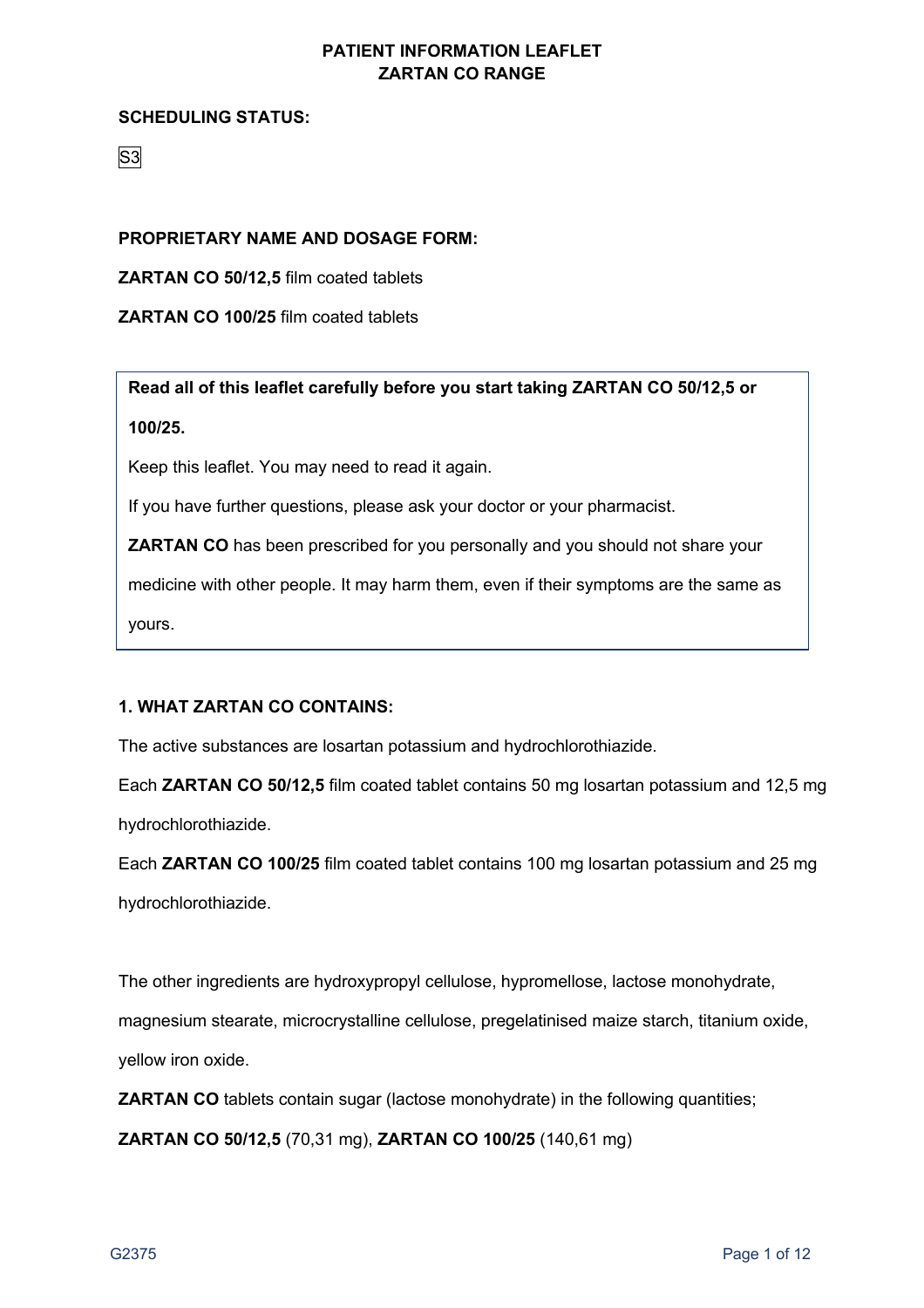## **2. WHAT ZARTAN CO IS USED FOR:**

**ZARTAN CO** is a combination of losartan potassium which belongs to a class of medicines called angiotensin II receptor antagonists, and hydrochlorothiazide which is a diuretic (water tablet). **ZARTAN CO** keeps blood vessels from narrowing, thereby lowering blood pressure and improving blood flow.

**ZARTAN CO** is used in the treatment of a condition called hypertension or high blood pressure.

#### **3. BEFORE YOU TAKE ZARTAN CO:**

#### **Do not take ZARTAN CO:**

- if you are hypersensitive (allergic) to losartan, hydrochlorothiazide, or to any of the other ingredients of **ZARTAN CO** (see **WHAT ZARTAN CO CONTAINS**)
- if you are hypersensitive (allergic) to other sulphonamides (sulfa medicines)
- if you have a history of previous and/or current basal cell carcinoma and/or squamous cell carcinoma of the skin and lip
- if you have a history of angioedema (condition where severe swelling of the skin tissue occurs under the surface layer of the skin), be it either inherited, with unknown cause or as a result of taking medicines used to inhibit the angiotensin-converting enzyme or to block the angiotensin receptor (you must never again be given these medicines)
- if you are unable to pass or produce urine
- if you have a severe kidney disorder
- if you have a severe liver disorder
- if you suffer from biliary obstruction (a problem with the drainage of the bile from the gall bladder)
- if you are taking Fluoroquinolones (type of antibiotic) such as ciprofloxacin or levofloxacin with **ZARTAN CO,** contact your doctor to re-evaluate your treatment
- if you have any heart disorder affecting the way the heart works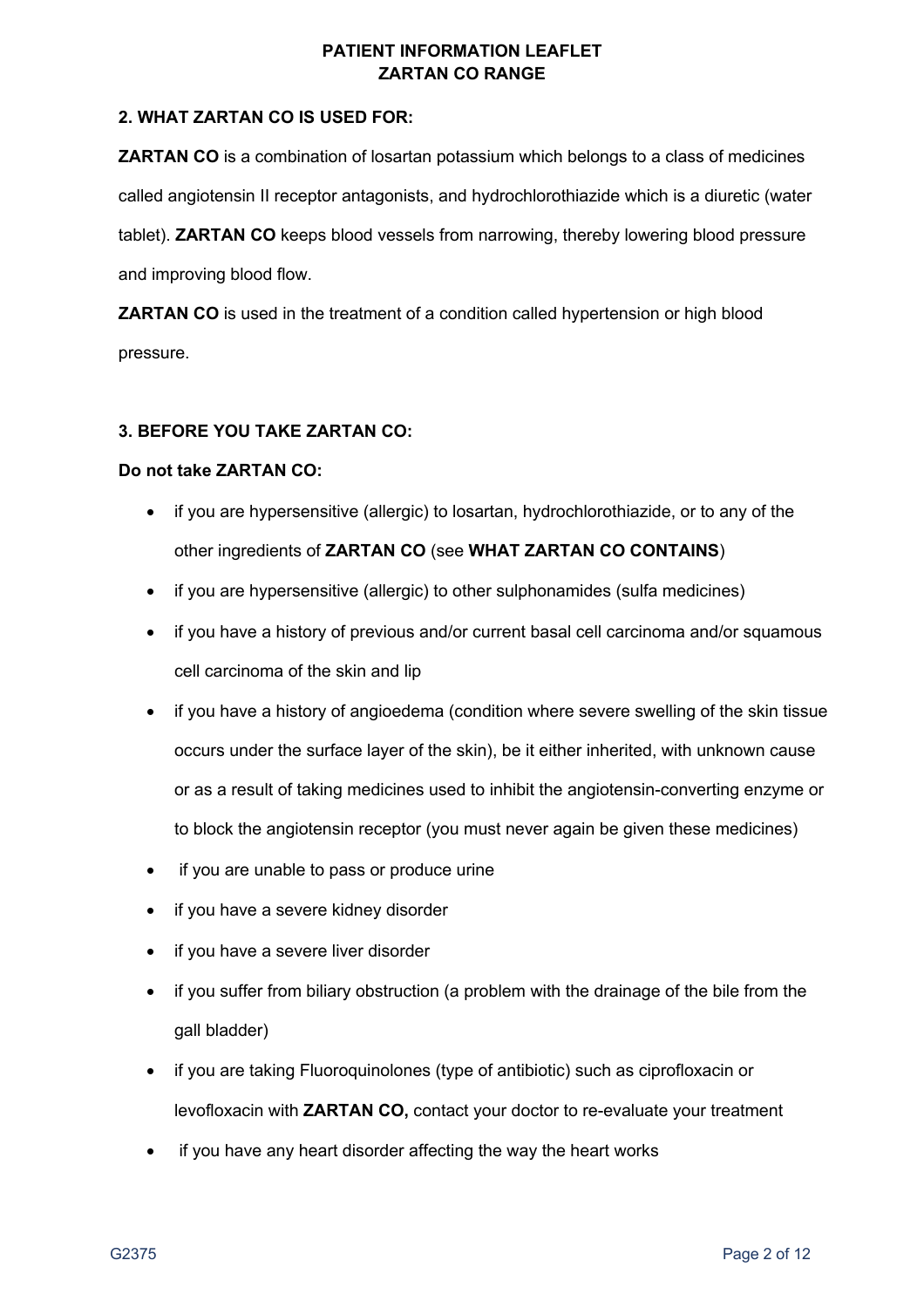- if you have narrowing or blockage of the blood vessels to both kidneys or to a single functioning kidney
- if you are taking medicines used to increase urine production which causes an increase of potassium levels in your blood (such as spironolactone, triamterene or amiloride)
- if you have a condition called porphyria
- if you have Addison's disease, characterised by low blood pressure, weight loss, weakness and bronze-like spots on the skin
- if you are receiving therapy with lithium (medicine to treat depression)
- if you have been told that you have low potassium, low sodium or high calcium levels which cannot be corrected by treatment
- if you have diabetes
- if you are simultaneously using aliskiren (medication used for treatment of high blood pressure), see **Taking other medicines with ZARTAN CO**
- if you are pregnant or breastfeeding your baby (see **Pregnancy and breastfeeding**).

Do not use in children as safety has not been established.

#### **Take special care with ZARTAN CO:**

# **IF YOU ARE PREGNANT or become pregnant you should stop taking ZARTAN CO and be changed to a different medicine (see Do not take ZARTAN CO)**.

#### **Tell your doctor if any of the following applies to you:**

- if you are currently on any fluoroquinolones, such as ciprofloxacin or levofloxacin, as the concomitant use of fluoroquinolone and Renin-angiotensin receptor blockers such as **ZARTAN CO** may cause acute kidney injury, contact your doctor to re-evaluate your treatment
- if you had skin cancer or if you develop an unexpected skin lesion (unusual growth of skin). Treatment with hydrochlorothiazide as in **ZARTAN CO**, particularly long term use with high doses, may increase the risk of some types of skin and lip cancer (non-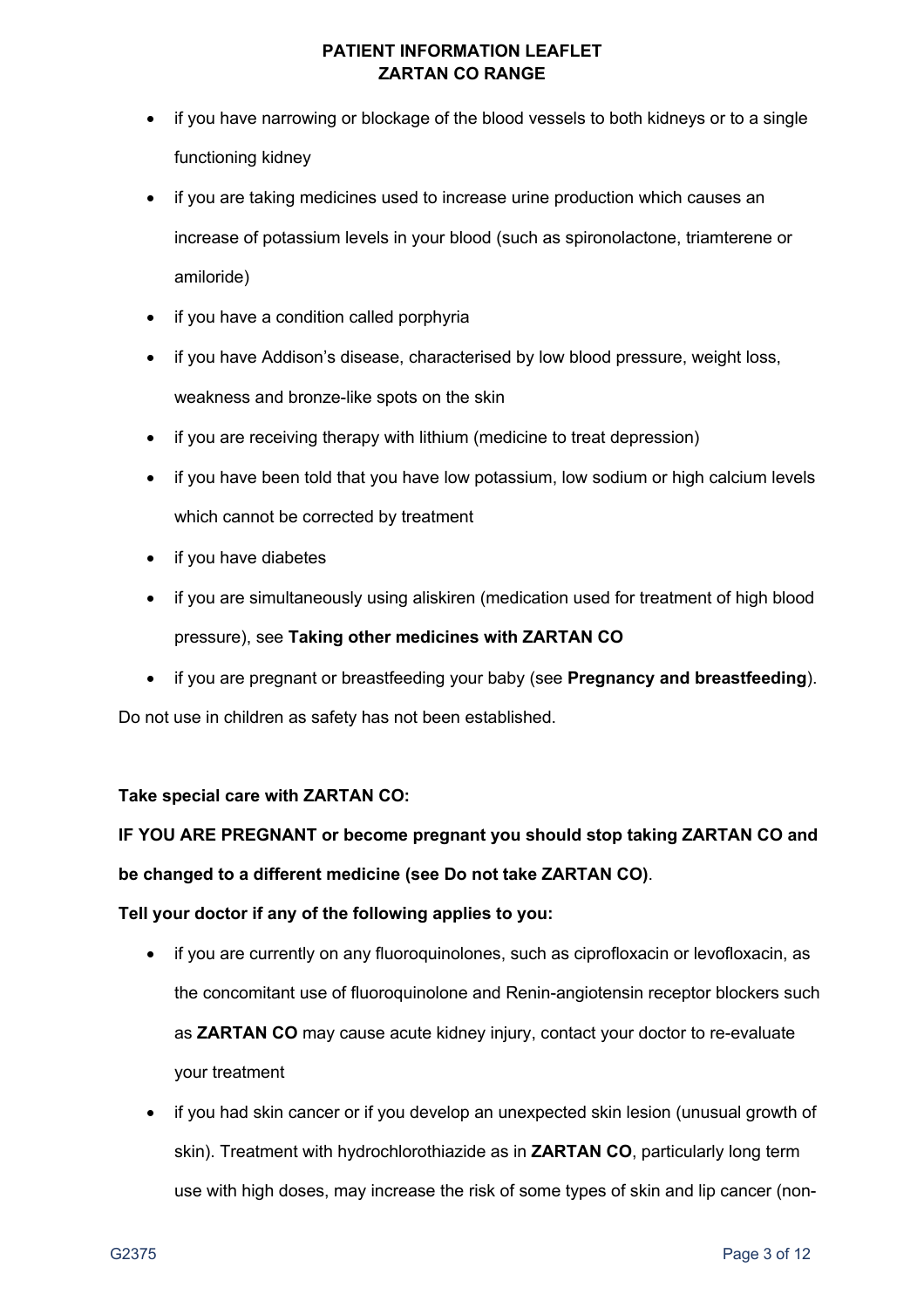melonoma skin cancer). Protect your skin from sun exposure and UV rays while taking

# **ZARTAN CO**

- if you have a fluid or electrolyte imbalance due to excessive fluid loss, vomiting or diarrhoea
- if you are taking medicine to treat high blood sugar (diabetes)
- if you have a lung disorder or asthma
- if you have gout (a painful condition where uric acid builds up in the joints)
- if you have a condition called lupus (systemic lupus erythematosus an autoimmune disease in which the body's immune system mistakenly attacks healthy tissue. It can affect the skin, joints, kidneys, brain, and other organs)
- if you have a liver or kidney disorder or you have had a kidney transplant
- if you suffer from high cholesterol
- if you suffer from primary hyperaldosteronism (a syndrome associated with increased secretion of the hormone aldosterone by the adrenal gland, caused by an abnormality within the gland)
- if you have heart disease or heart failure.

Take special care after taking the first dose of **ZARTAN CO** as you may feel dizzy or lightheaded.

#### **Taking ZARTAN CO with food and drink:**

**ZARTAN CO** can be taken with or without food.

#### **Pregnancy and breastfeeding:**

**Do not take ZARTAN CO if you are pregnant, planning to become pregnant or breastfeeding your baby.**

If you are pregnant or breastfeeding your baby, please consult your healthcare provider for advice before taking **ZARTAN CO**.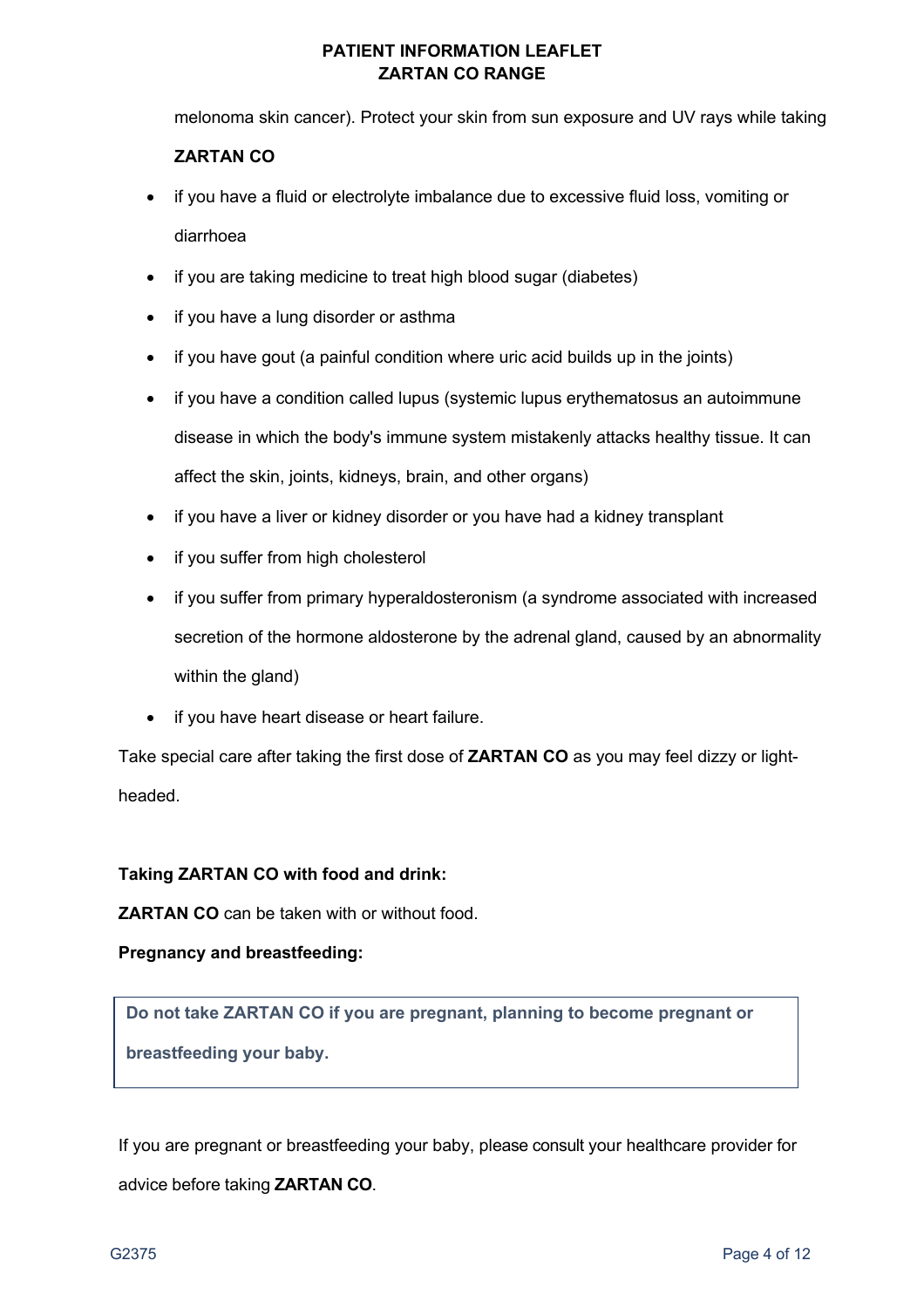If you become pregnant whilst taking **ZARTAN CO**, please consult your doctor immediately to change your medication.

Women of childbearing age should use contraception.

### **Driving and using machinery:**

**ZARTAN CO** may cause dizziness. Please take care before driving or using machinery until you know how **ZARTAN CO** affects you.

## **Important information about some of the ingredients of ZARTAN CO:**

**ZARTAN CO** contains lactose. Patients with the rare hereditary conditions of lactose or galactose intolerance should not take **ZARTAN CO**.

**ZARTAN CO** contains lactose which may have an effect on the control of your blood sugar if you have diabetes mellitus.

# **Taking other medicines with ZARTAN CO:**

Always tell your healthcare provider if you are taking any other medicine. (This includes complementary or traditional medicines.)

In particular, tell your doctor if you are taking any of the following medicines which may interact with **ZARTAN CO**:

- fluoroquinolones (type of antibiotic) such as ciprofloxacin or levofloxacin may lead to acute kidney injury, contact your doctor to re-evaluate your treatment
- other medicines from the same class (angiotensin II receptor antagonists or ACE inhibitors) to lower blood pressure, as effect of **ZARTAN CO** may be increased
- rifampicin (an antibiotic used to treat certain bacterial infections), as effect of **ZARTAN CO** may be decreased
- fluconazole (medicine to treat fungal infections) as it may reduce the effect of **ZARTAN CO**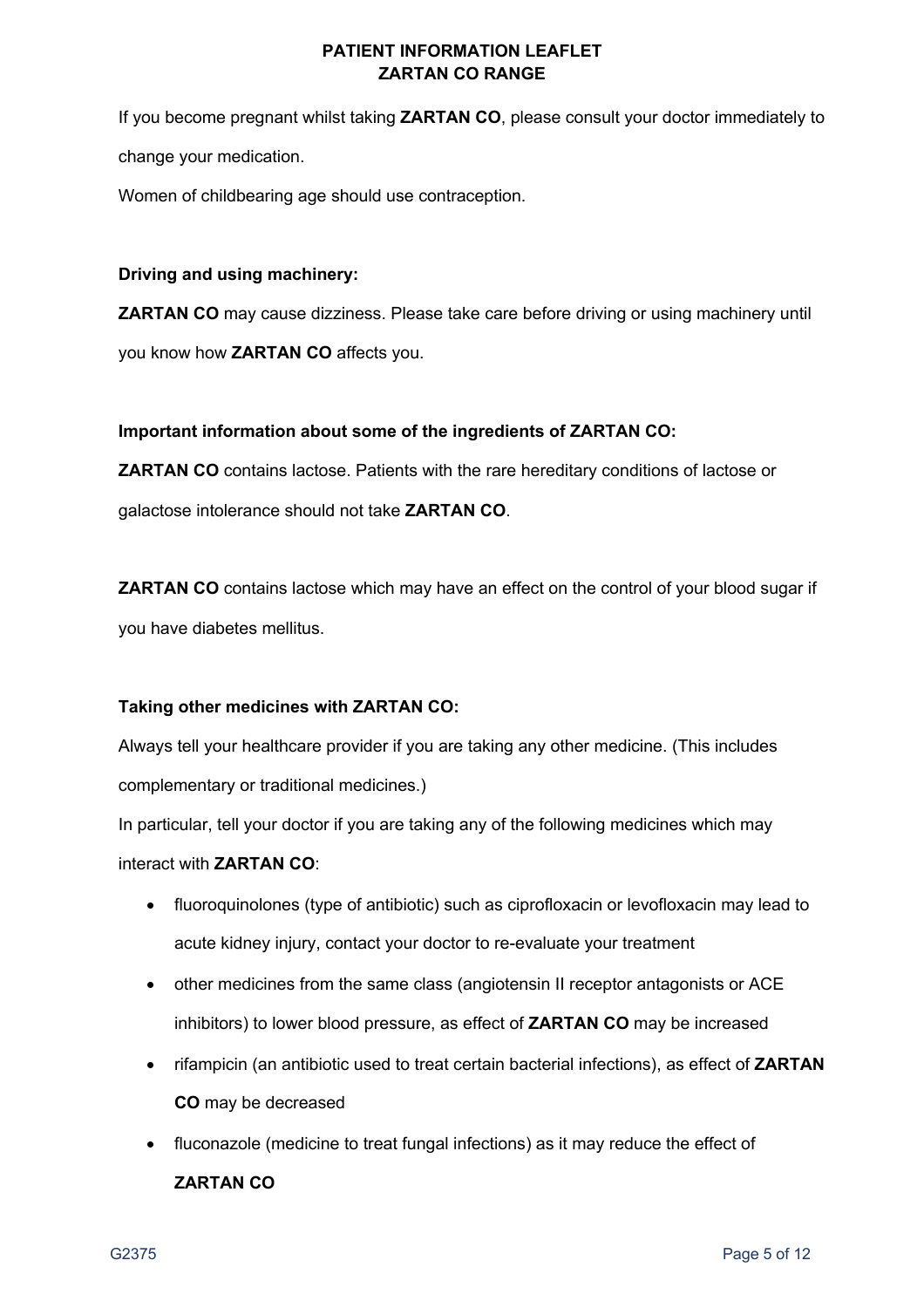- potassium-sparing diuretics (water tablets such as spironolactone (potassium supplements and/or potassium-containing salt substitutes), triamterene or amiloride) and certain other diuretics, which could result in high potassium blood levels (common symptoms are vague feeling of discomfort/ feeling bad, palpitations and muscle weakness)
- aliskiren may increase unwanted side effects such as low blood pressure, increased potassium levels in the blood and kidney problems including kidney failure (see **Do not take ZARTAN CO**)
- non-steroidal anti-inflammatory drugs (NSAIDs) to treat pain and arthritis (such as ibuprofen, indomethacin or aspirin), as these may reduce the blood pressure lowering effect of **ZARTAN CO** and may affect the kidney function or worsen an existing kidney problem
- alcohol or barbiturates (medicines such as phenobarbitone) as they may increase the effects of **ZARTAN CO**
- anti-diabetic medicines and insulin as **ZARTAN CO** may increase your sugar levels. Your doctor may want to adjust your diabetes medication (see **Do not take ZARTAN CO**)
- cholestyramine and colestipol (medicine to reduce cholesterol) as these may reduce the effects of **ZARTAN CO**. These medicines should be taken at least an hour before taking **ZARTAN CO**
- corticosteroids (used to reduce inflammation, suppress the immune system, and replacement therapy) as these may affect the way **ZARTAN CO** works
- beta<sub>2</sub>-agonists (used in the treatment of asthma) may increase the way **ZARTAN CO** works
- norepinephrine (noradrenaline) (used in the treatment of low blood pressure) as **ZARTAN CO** may affect the way this medicine works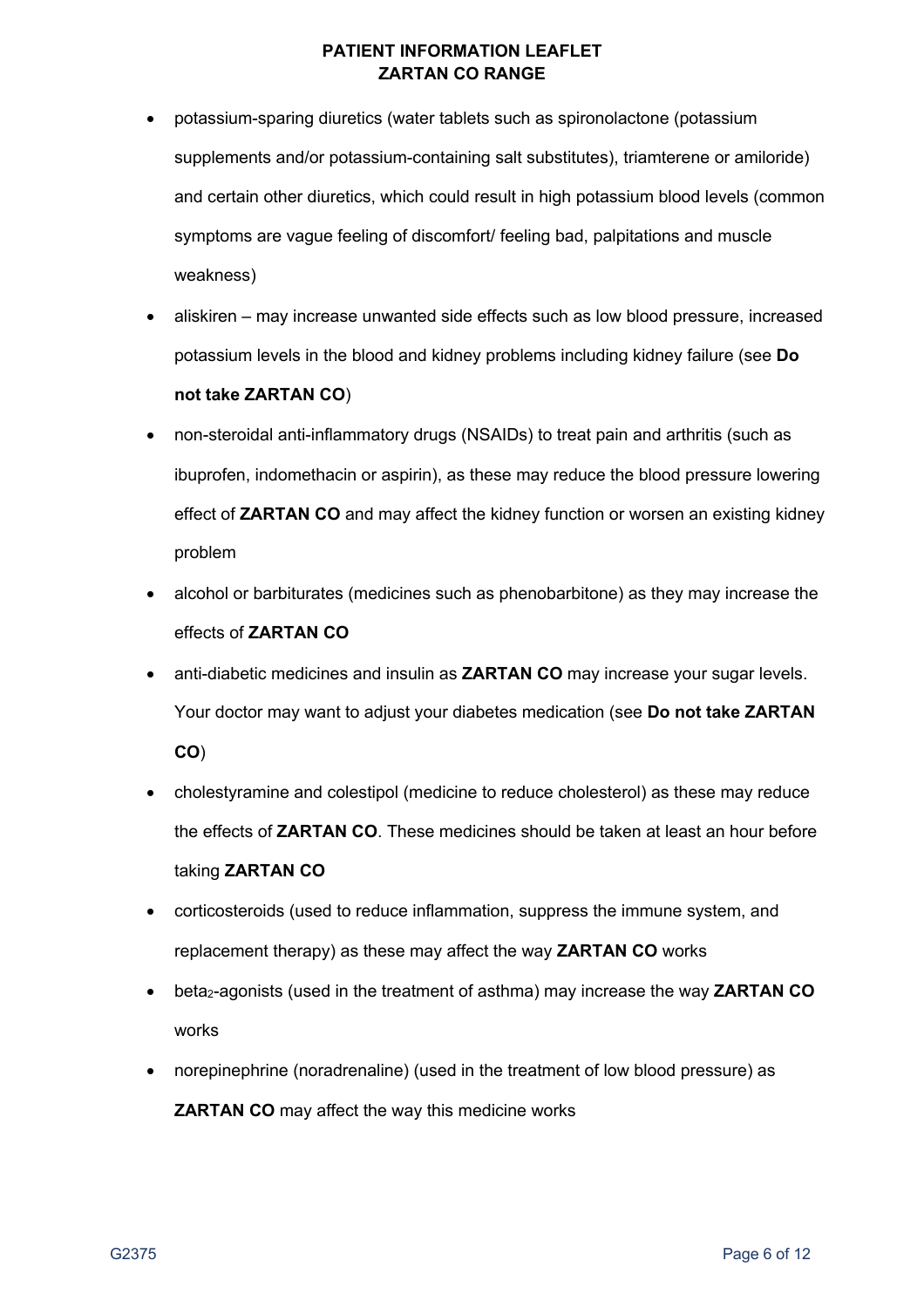- medicines called sympathomimetics, used to treat nose or sinus congestion or other cold remedies (including those you can buy in the pharmacy over the counter). **ZARTAN CO** may affect the way these medicines work
- muscle relaxants (e.g. tubocurarine) as **ZARTAN CO** may increase the effects of these medicines
- lithium (medicines for certain types of depression) **ZARTAN CO** increases the level of lithium in the blood (see **Do not take ZARTAN CO**)
- pressor amines, such as adrenaline used for the treatment of low blood pressure, shock, cardiac failure, asthma or allergies
- medicines for the treatment of gout (probenecid, sulfinpyrazone and allopurinol) as **ZARTAN CO** may reduce their effect
- atropine and biperiden (used in the treatment of Parkinson's disease) as **ZARTAN CO**  may increase their effect
- medicines used to treat cancer as **ZARTAN CO** may affect the way they work
- salicylates (such as aspirin used for inflammation) as **ZARTAN CO** may enhance its effect
- ciclosporin (used in organ transplants) may increase the risk of side effects such as gout
- methyldopa (used to treat high blood pressure) may increase the risk of anaemia
- medicines to control heart rhythm (such as digoxin) may increase the risk of side effects such as blood and heart rhythm disorders
- medicines which reduce high cholesterol such as simvastatin or lovastatin
- some laxatives may affect electrolyte balance
- calcium containing medication may require additional blood tests during treatment and dosage adjustment during treatment with **ZARTAN CO**
- anti-convulsion medicines to treat seizures (such as carbamazepine) may increase the risk of side effects and additional tests to monitor your condition may be required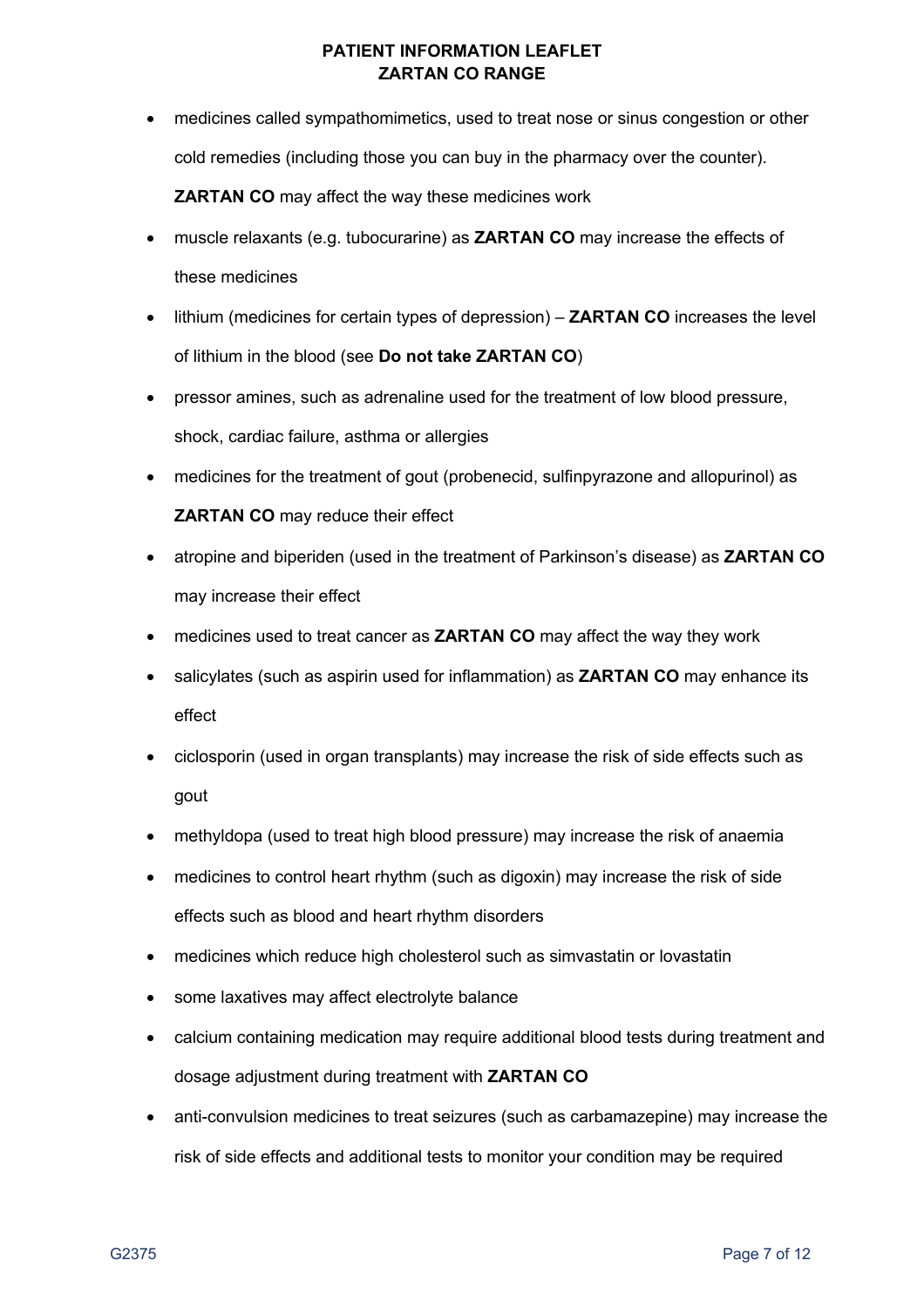during treatment

sedatives, narcotics or excessive alcohol may lead to further lowering of blood pressure.

Please also inform your doctor you are taking **ZARTAN CO** if you will be undergoing a radiographic procedure and will be given iodine contrast media.

**ZARTAN CO** may interfere with thyroid function tests.

#### **4. HOW TO TAKE ZARTAN CO:**

Do not share medicines prescribed for you with any other person. Always take **ZARTAN CO** exactly as your doctor has instructed you. You should check with your doctor or pharmacist if you are unsure.

Take **ZARTAN CO** every day at the same time, exactly as your doctor has instructed. It is important to continue taking **ZARTAN CO** for as long as your doctor prescribes it in order to control your blood pressure.

The usual starting and maintenance dose is **ZARTAN CO 50/12,5** once daily.

For patients who do not respond adequately, the dosage may be increased to two **ZARTAN** 

**CO 50/12,5** tablets once daily or one **ZARTAN CO 100/25** tablet once daily.

It may take 3 weeks of using **ZARTAN CO** before your blood pressure is under control.

**ZARTAN CO** may be taken with or without food.

If you have the impression that the effect of **ZARTAN CO** is too strong or too weak, tell your doctor or pharmacist.

#### **If you take more ZARTAN CO than you should:**

In the event of an overdose, consult your doctor or pharmacist immediately. If neither is available, contact the nearest hospital or poison control centre.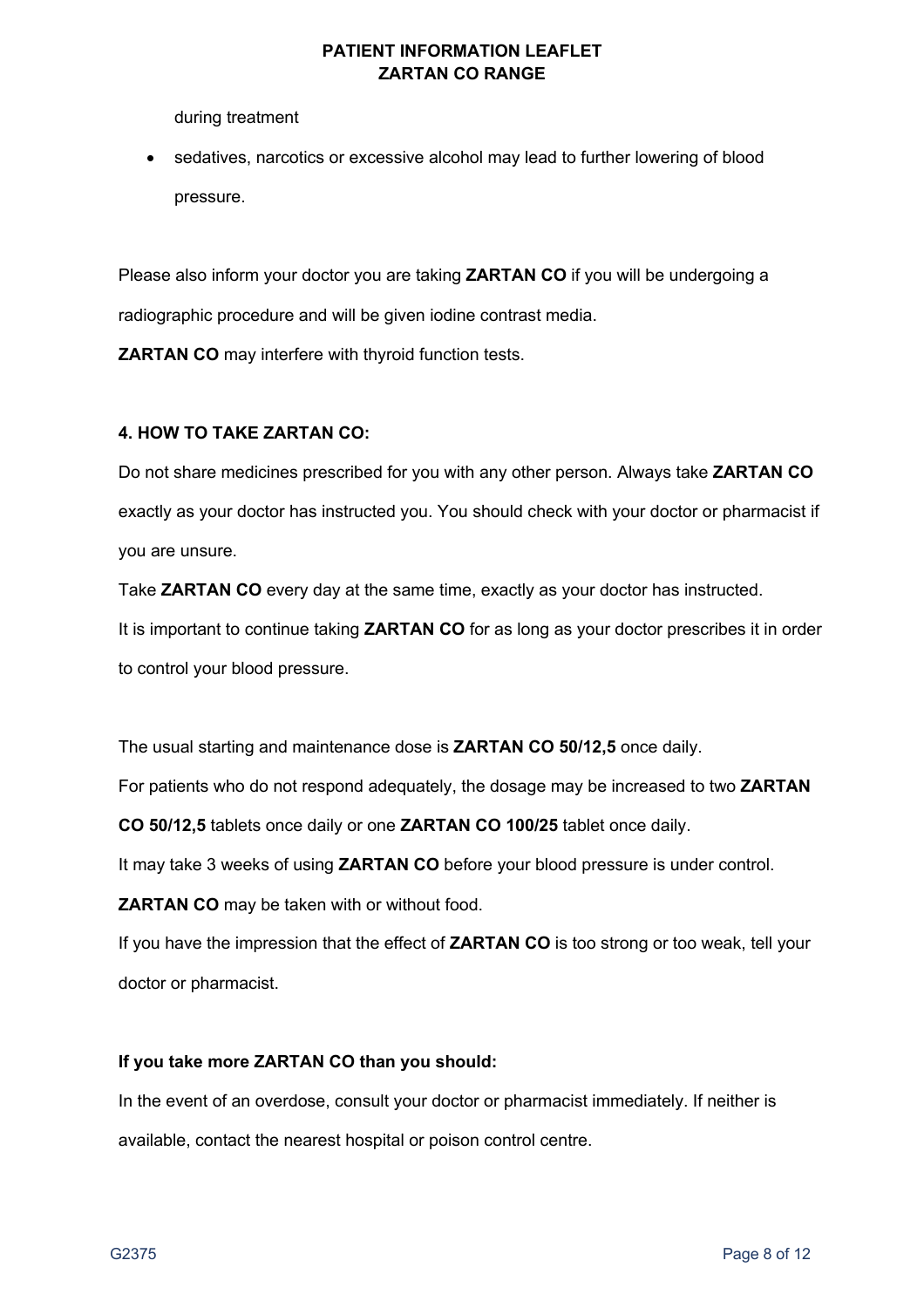### **If you forget to take ZARTAN CO:**

Take the missed dose as soon as possible. However, if it is almost time for you next dose, continue to take the next tablet at the usual time. Do not take a double dose to make up for forgotten individual doses.

## **5. POSSIBLE SIDE EFFECTS:**

**ZARTAN CO** can have side effects. Not all side effects reported for **ZARTAN CO** are included in this leaflet. Should your general health worsen, or if you experience any untoward effects while taking **ZARTAN CO,** please consult your healthcare provider for advice. If any of the following happens, stop taking **ZARTAN CO** and tell your doctor immediately or go to the casualty department at your nearest hospital:

- swelling of the hands, feet, ankles, lips, mouth or throat which may cause difficulty in breathing
- rash or itching.

These are all very serious side effects. If you have them, you may have had a serious allergic reaction to **ZARTAN CO**. You may need urgent medical attention or hospitalisation.

Tell your doctor immediately or go the casualty department at your nearest hospital if you notice any of the following:

- heart attack (common symptoms are chest pain or discomfort, pressure or tightness in the chest that may spread to your arm, neck, jaw or back)
- increased or fast heart beat (tachycardia)
- low blood pressure or fainting when getting up from a lying or sitting position (orthostatic hypotension/dizziness), inflammation of blood vessels, often with skin rash
- weakness, fatigue, weight loss, headache (symptoms of a condition called vasculitis)
- chest pain (angina)
- fainting (syncope)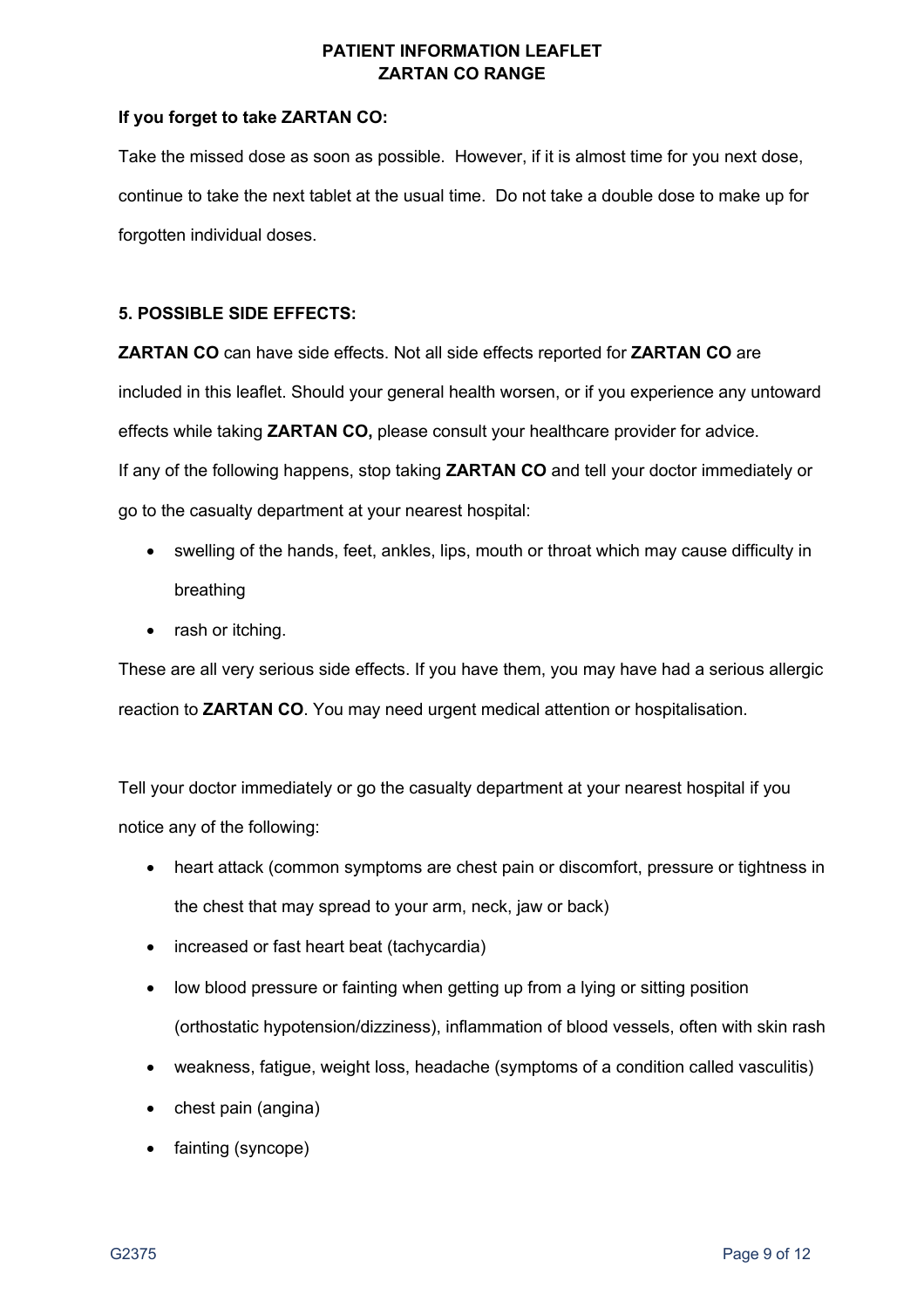- kidney problems (passing less urine than is normal for you), abnormal kidney function including inflammation of the kidneys
- pancreatitis (inflammation of the pancreas with symptoms such as stomach pain, increased heart rate and fever)
- hepatitis (inflammation of the liver with symptoms such as nausea, mild fever, abdominal pain), abnormal liver function (clay coloured stool, dark urine, itching, loss of appetite, yellow eyes or skin)
- jaundice (yellow discolouration of the skin and eyes)
- high cholesterol.

These are all serious side effects. You may need urgent medical attention.

Tell your doctor if you notice any of the following:

## *Frequent side effects:*

- blood tests showing high levels of sodium, dehydration, experiencing fluid loss such as nausea, vomiting, diarrhoea
- problems sleeping
- headaches, dizziness, light-headedness tension on the forehead, sides and on the back of the head, tenderness on scalp, neck and shoulder muscles
- upper respiratory tract infections, cough, nasal congestion, sinus disorders, sore throat
- abdominal pain, change taste perception or complete loss of taste
- back pain, leg pain, muscle cramps, spasms, weakness or pain
- feeling weak and tired
- blood test showing decreased potassium levels.

#### *Less frequent side effects:*

• blood tests showing a decrease in the number of red blood cells, white blood cells, platelets or the amount of haemoglobin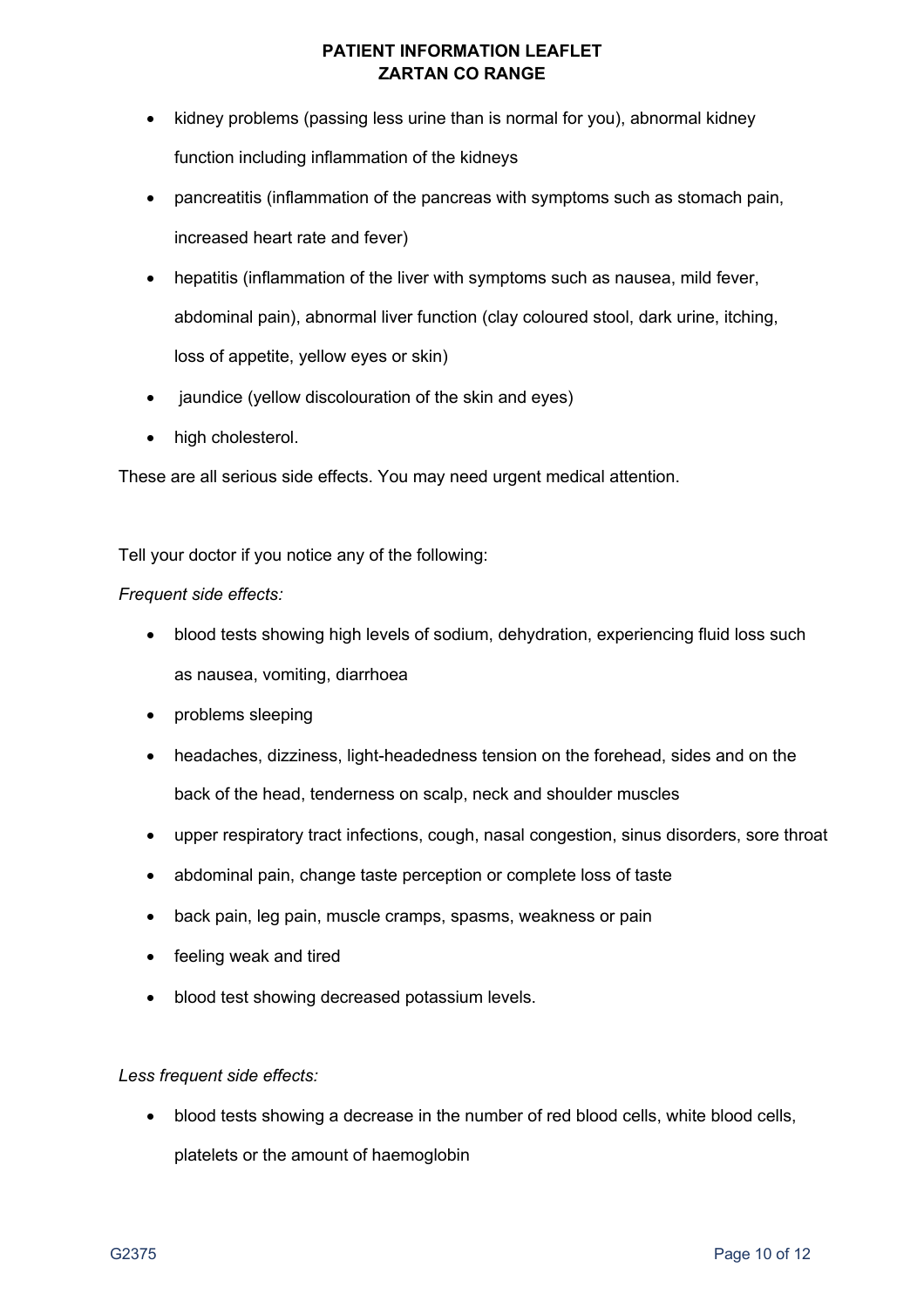- a rash of red or purple spots on the skin caused by internal bleeding from small blood vessels
- anorexia, excess amount of uric acid in the blood, gout, which can cause pain in the joints (hyperuricemia)
- mood and/or sleep disorders, confusion, feeling restless and depressed, memory loss
- migraine, weakness, nervousness, tingling sensation in hands, feet or lips (feeling of "pins and needles") which may result in lack of coordination and falling, heaviness in the legs, tremor
- blurred vision, worsening eyesight, seeing things yellow
- vertigo (loss of balance and dizziness), ringing or buzzing in the ears
- hives, itching, inflammation of the skin, rash, redness of the skin, sensitivity to light, dry skin, blistering or peeling of the skin, hair loss, flushing
- arm pain, joint swelling and pain, knee pain, muscle and/or bone pain, shoulder pain, stiffness, hip pain, muscle weakness
- excess urination during the night, urinary infection, sugar in the urine
- problems with sexual performance
- fever, dizziness, weakness or restlessness.

*Side effects with unknown frequency:*

- tiredness or numbness
- stomach pain or discomfort, inflammation of the stomach, bloating, flatulence (gas), constipation, wind, stomach pain, stomach spasms, dry mouth, inflammation of a salivary gland, indigestion, diarrhoea
- skin and lip cancer (non-melanoma skin cancer), with abnormal growth of skin, bump or sores on the lips that persist for a long period of time.